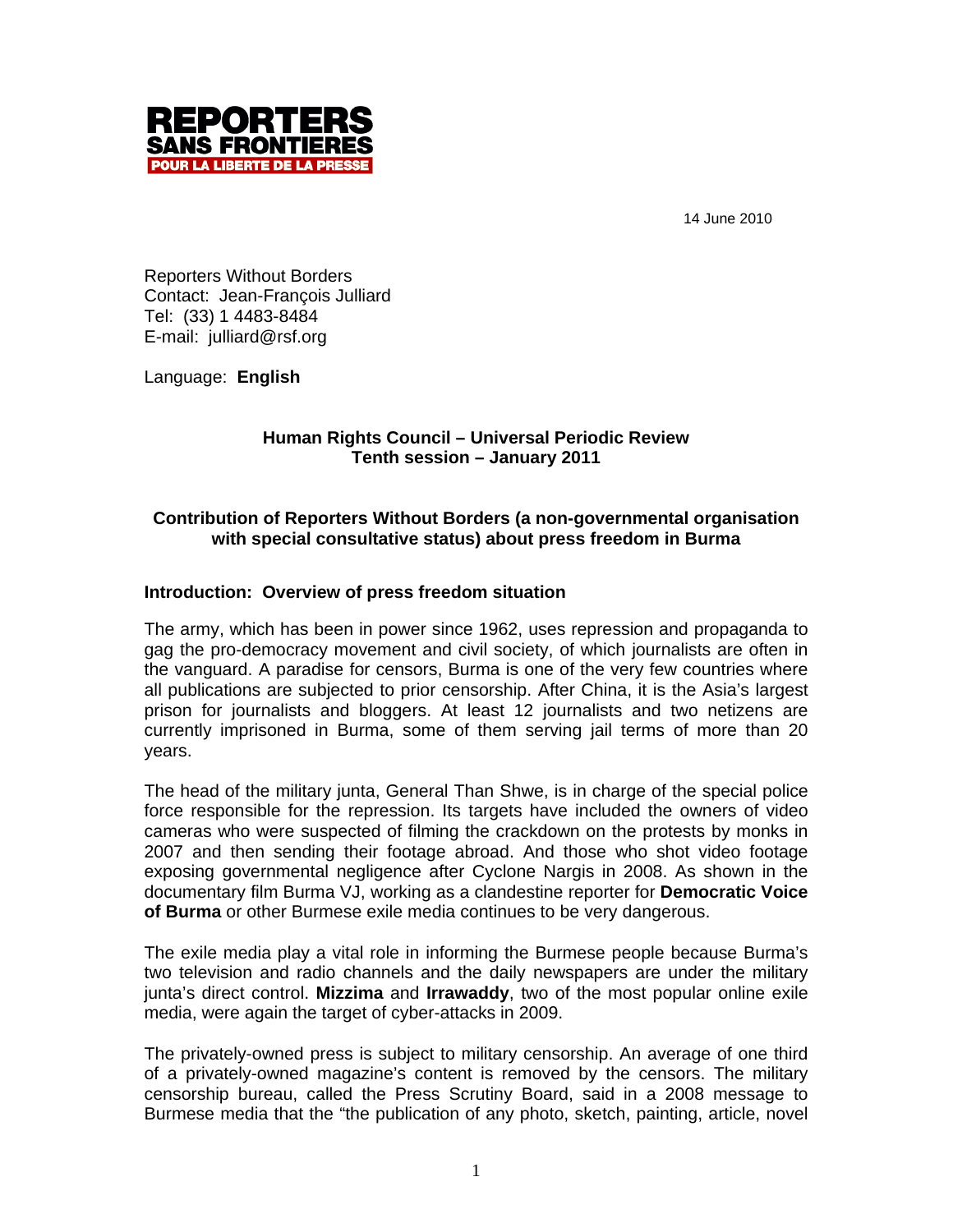or poem without being sent [in advance to the censor] will be punished". Failure to comply can lead to sanctions ranging from seizure of the publication to imprisonment for the editors.

The prior censorship can be draconian. The Burmese press was banned from carrying any reports about the investigation into the collapse of the Danok pagoda near Rangoon that killed several people.

The junta tries to break imprisoned journalists physically and psychologically by sending them to insalubrious jails far from the capital, while its refusal to give political prisoners the medical treatment they need is criminal. Worse still, a young poet is believed to have been infected with HIV when he was given a blood transfusion against his will in prison in 2006.

By arresting journalists and netizens, the junta tries to intimidate potential critics and encourage self-censorship. **Win Zaw Naing**, the author of the Shwenyarthar.co.cc blog, was held by police under article 33 (A) of the Electronic Act, which provides for sentences of up to 15 years in prison. Freelance journalist, **Zaw Tun**, was sentenced to two years in prison in June 2009 after being arrested close to the home of Aung San Suu Kyi by a police officer who claimed he had shown "hostility".

The well-known comedian **Zarganar** was sentenced to 35 years in prison for posting articles online that were critical of the way the government handled humanitarian aid after Cyclone Nargis. His blog was one of the most visited Burmese websites inside the country. On 31 December 2009, **Hla Hla Win**, a video journalist working for Oslobased Democratic Voice of Burma (DVB), was given a 20-year jail sentence. The following month, journalist **Ngwe Soe Lin** got a 13-year term for working for DVB. He had been arrested in a cybercafé in the Rangoon's Kyaukmyaung district on 26 June 2009.

Foreign journalists are rarely given press visas and therefore have to use tourist visas, with all the risks that entails for their fixers and those who agree to talk to them, like the blogger Zarganar, who was arrested after being interviewed by the BBC.

Bloggers and journalists collaborating with exile media are among the regime's priority targets, particularly since the 2007 Saffron Revolution and the international condemnation that followed the widespread distribution of photos of the crackdown. The authorities make frequent use of the Electronic Act of 1996, a highly repressive law regulating the Internet, television and radio. One of its articles, for example, prohibits the importation, possession and use of a modem without official permission. Offenders risk 15 years in jail for "endangering the security of the state, national unity, culture, the national economy, and law and order**."** After being arrested in 2008, blogger **Nay Phone Latt** (http://www.nayphonelatt.net/) was sentenced to 15 years in prison for possessing a "subversive" film. He has developed eyesight problems while in prison.

The death sentences passed on two high-ranking government officials for emailing documents abroad showed that Internet censorship is taken seriously in Burma. Websites are heavily filtered and protracted slowdowns are common at times of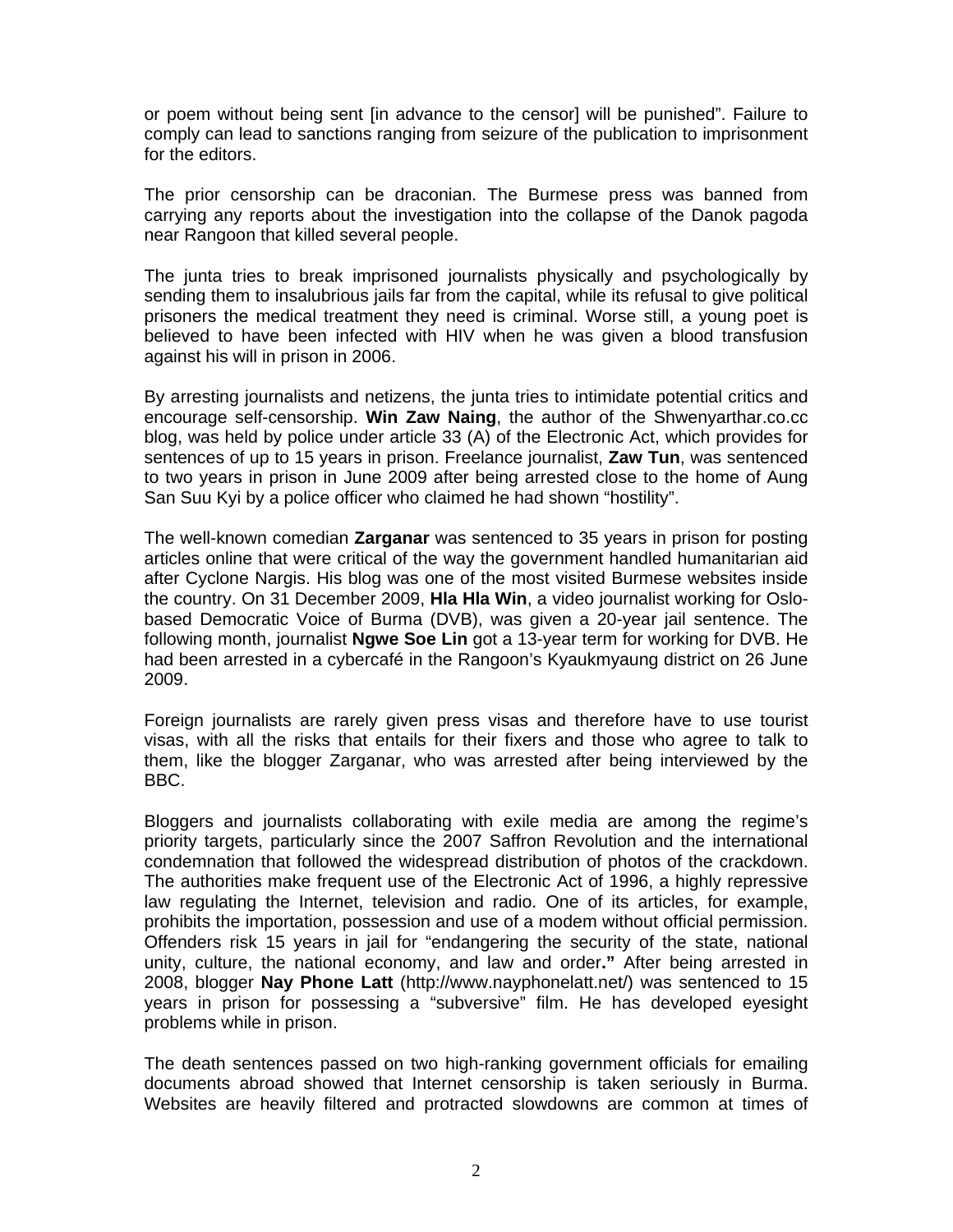unrest. The junta regards netizens as enemies of the state. The Electronic Act contains some of the most repressive Internet legislation in the world.

The Burmese firewall's strict censorship limits Internet users to an Intranet purged of any criticism of the regime. Use of proxies or other censorship circumvention tools is the only way to access the World Wide Web. Blocked sites include those of exiled Burmese media groups, international media outlets, blogs and study-abroad scholarship sites, as well as proxies and other censorship circumvention tools. The authorities block both websites and URLs. At the same time, censorship is not consistent. The www.peoplemediavoice.com website, for example, is filtered but its identical counterpart, www.peoplemediavoice.net, is not.

Use of email services is also heavily restricted. Officially, Burmese Internet users are prohibited from using any email services other than those provided by the government. Website-based email services such as Yahoo! and Hotmail are blocked in Burma but can be accessed using proxies.

## **2. Government steps to improve the situation**

The government's promise to hold elections in 2010 – the first since the 1990 elections that were won by Aung San Suu Kyi's party – has not been accompanied by any letup in repression of dissidents and privately-owned media.

The regime has still not made it clear how Burma's privately-owned media and the international media will be able to cover these elections. The electoral laws established by the military government do not guarantee the media's right to freely cover the campaign and voting.

In an announcement on 17 March 2010, the military government said political parties that wanted to publish reports or programmes for the elections would have to get them approved by the censorship office within 90 days of the party's registration with the Electoral Commission.

The announcement also pointed out that all electoral leaflets, newspapers, books and publications were subject to the 1962 Printers and Publishers Registration Act, under which disseminating information that criticises the government or disturbs the peace is punishable by up to seven years in prison.

## **3. Working with non-governmental organisations (NGOs)**

NGOs are subject to strict control and surveillance. Reporters Without Borders has been denied visas for Burma for years. And verbal attacks by the government on human rights groups and international media are very common. Officials often use the governmental media to defame exile groups and civil society activists.

The junta does not allow journalists group such the Burma Media Association (BMA) to operate in the country. An independent organisation founded by Burmese journalists and writers in January 2001 to defend free expression in Burma, the BMA